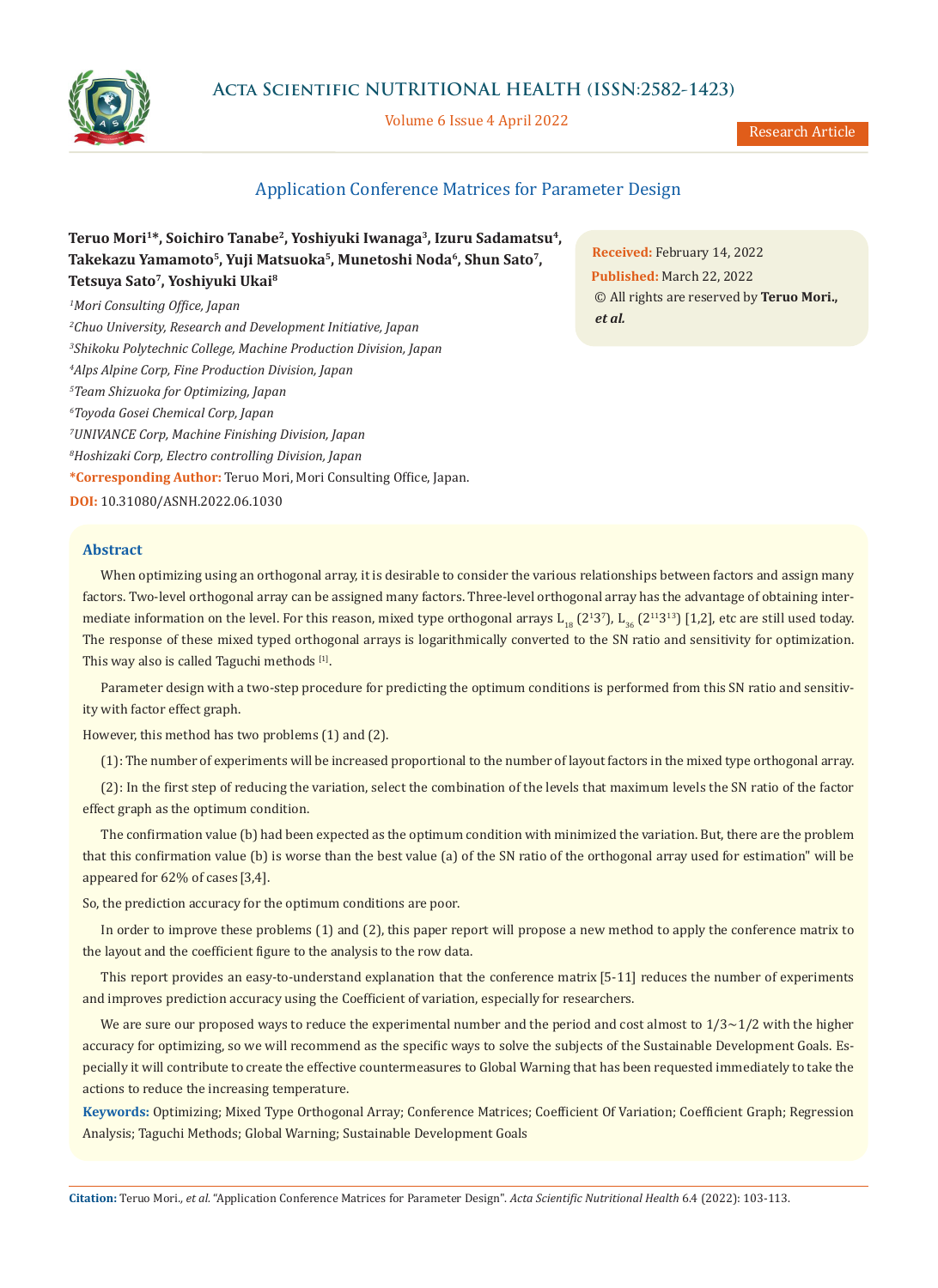### **1 Introduction**

The conference matrix C was used for the first time in the telephone network diagnosis of Belevitch (1950)[5]. The conference matrix (C-Matrices) was used in the 2010s by Xiao, Lin, Bai (2012) [7]. It was related to the DSD design in which the central condition C0 was added to the overlap  $(C + 0, C<sub>-</sub>)$ . This was noted in the optimization study because the main effect of the first-order coefficient does not involve the interaction between the two factors.

Suzuki, Tanaka, and Miyagawa  $[8]$  were used to estimate the experimental values that were not performed. And Mori, Sadamatsu, Matsuura, and Tanaka  $[10]$  combined with noise factors to reduce variability.

The requirements for the C matrix are the following three points[11].

- The diagonal component is zero.
- Each element is either -1 or + 1.
- Each column is orthogonal.

A typical C matrix has one column as two levels and the other column as three levels  $[7]$ . In the C matrix, the linear terms of the three levels are orthogonal, the number of rows is smaller than the mixed type orthogonal array with respect to the number of allocation factors. Compared between the conference matrices and the mixed orthogonal arrays, the number of experiments is 1/3 or less in the case study of this report.

For example, for the allocation of 3 levels and 5 factors,  $L_{18}$  $(2^{13})$  is used for the mixed type orthogonal array, and  $C_6$   $(2^{13})$  is used for the C matrix. Since the number of experiments matches the number of rows in the matrix, it is 1/3 from the subscript on the lower right side of  $\mathsf{C}_6$  and  $\mathsf{L}_{18}$ .

In addition, if limited to a 3-level orthogonal array, the column spacing is  $L_{9}$  (3<sup>4</sup>),  $L_{18}$  (3<sup>7</sup>),  $L_{27}$  (3<sup>13</sup>),  $L_{36}$  (3<sup>13</sup>), and 9 spacing. On the other hand, the C matrix exists at two intervals in principle. For this reason, it is possible to deal with various allocation factors in detail, and the number of empty columns can be reduced to zero or one.

Mori, Sadamatsu, Tomishima, Tanabe (2020) [12] also reported that the confounding of the mixed type of orthogonal array  $L_{18}$ affects the optimization.

It will be better for the researcher to apply to the C matrix and coefficient of variation than the mixed type of orthogonal array and SN ratio (db). Because former is smaller than latter at the effect of confounding.

## **2 Dynamic characteristic analysis of temperature control circuit**

As a verification study, we try to compare "SN ratio (db) logarithmically transformed with mixed type orthogonal array" and "C matrix and coefficient of variation" in the dynamic characteristic case study of parameter design.

In this report, we will take the dynamic characteristic experiment of the temperature control circuit of Madhav S. Phadke [13] (1989) in the United States. Dr Phadke's book "Quality Engineering using Robust Design" (Prentice Hall, USA) is the typical study book for the parameter design in the United States.

## **2.1 Temperature control circuit and layout factor**

The temperature control circuit to be verified is shown in figure 1. Response (y) is the signal voltage RT-ON of R3 when ON. The relational expression is shown in Equation [1].

The research is to reduce the variation by changing the combination level of factors which is called the parameter design.

Target value is the same response of the initial condition which was consisting with the second level which is shown as No2 of  $L_{18}$ or C0 of  $C_6$ .

$$
R_{T-ON} = R_3 \frac{R_2(E_2 R_4 + E_0 R_1)}{R_1(E_2 R_2 + E_2 R_4 - E_0 R_2)} \qquad \qquad \qquad 1.1
$$



**Figure 1:** Temperature Control Circuit (RT-ON).

#### **2.2 Control factor, noise factor and signal factor**

Based on the 2nd level, R1, R2, R3 were multiplied by 1.5 to the 3rd level, and then divided by 1.5 to make the 1st level. For EZ, center 6 was set as the second level, -1.2 was set to 4.8, + 1.2 was set to 7.2, and the first and third levels were set.

E0 was fixed at 10V. There were 4 control factors ABCD, and each level was as shown in table 1. E0 (x) is not a control factor, but it is also shown in table 1.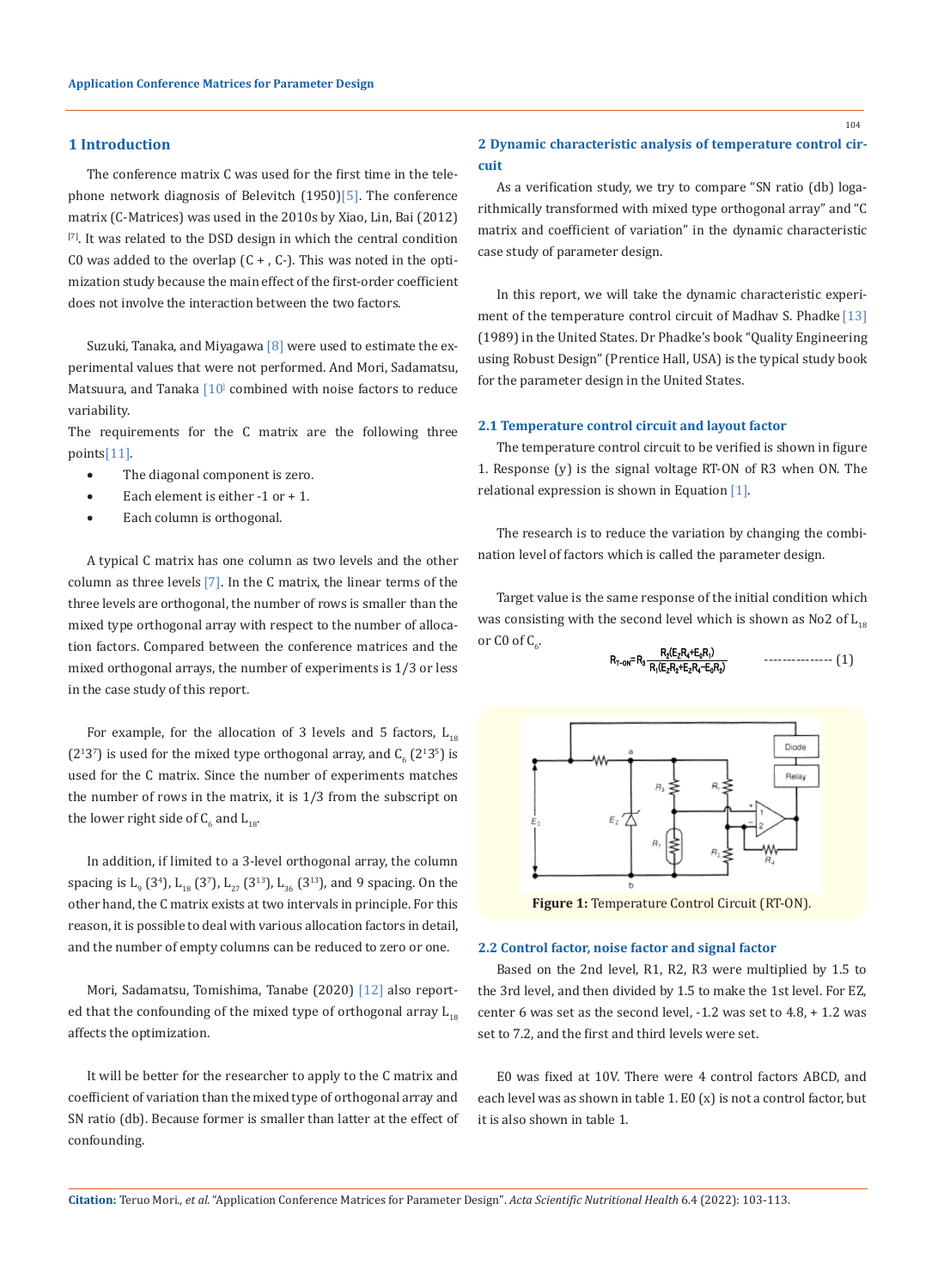| $L_{18}$ | $C_{6}$      | R1    | R <sub>2</sub> | R <sub>4</sub> | Ez  | E <sub>0</sub> |
|----------|--------------|-------|----------------|----------------|-----|----------------|
|          | <b>Level</b> | A     | B              | C              | D   | X              |
| 1        | $-1$         | 2.667 | 5.333          | 26.667         | 4.8 | 10             |
| 2        | $\theta$     | 4     | 8              | 40             | 6   | 10             |
| 3        | 1            | 6     | 12             | 60             | 7.2 | 10             |
|          | Unit         | KΩ    | ΚΩ             | КΩ             | V   | V              |

**Table 1:** Control factor ABCD.

The range of component variation was  $\pm$  0.024, to 1 of the central value ABCD. We will create the N1 and N2 of the noise factor. The control factor is fixed at the second level In Equation [1], and the combination that changes for each factor and the response becomes smaller is N1 (A3B1C3D3X1), and the combination that becomes larger is N2 (A1B3C1D1X3). The above is shown in table 2.

| <b>Compound</b> | R <sub>1</sub> | R <sub>2</sub> | R <sub>4</sub> | Ez     | E <sub>0</sub> |
|-----------------|----------------|----------------|----------------|--------|----------------|
| noise factor    | A              | B              | C.             | D      | X              |
| N1              | 1.0204         | 0.9796         | 1.0204         | 1.0204 | 0.9796         |
| N <sub>0</sub>  |                |                |                |        |                |
| N <sub>2</sub>  | 0.9796         | 1.0204         | 0.9796         | 0.9796 | 1.0204         |

| Col                        | $\mathbf{1}$   | $\overline{2}$ | 3              | $\overline{4}$ | $5\phantom{1}$ | 6              | $7\overline{ }$ | 8              | Col            | $\mathbf{1}$ | $2^{\circ}$  | 3            | $\overline{4}$ | 5 <sup>1</sup> | 6                |
|----------------------------|----------------|----------------|----------------|----------------|----------------|----------------|-----------------|----------------|----------------|--------------|--------------|--------------|----------------|----------------|------------------|
| $\mathbf{L}_{\mathbf{18}}$ | e              | $\mathbf{e}$   | $\mathbf{A}$   | B              | $\mathbf C$    | $\mathbf{e}$   | D               | $\mathbf{e}$   | $C_6$          | $\mathbf{1}$ | $\mathbf{A}$ | $\mathbf{B}$ | $\mathbf{C}$   | D              | 6                |
| $\mathbf{1}$               | $\mathbf{1}$   | $\mathbf{1}$   | $\mathbf{1}$   | $\mathbf{1}$   | $\mathbf{1}$   | $\mathbf{1}$   | $\mathbf{1}$    | $\mathbf{1}$   | $\mathbf{1}$   | $\mathbf{0}$ | $\mathbf{1}$ | $\mathbf{1}$ | $\mathbf{1}$   | $\mathbf{1}$   | $\mathbf 1$      |
| $\overline{2}$             | $\mathbf{1}$   | $\mathbf{1}$   | 2              | $\overline{2}$ | $\overline{2}$ | $\overline{2}$ | $\overline{2}$  | $\overline{2}$ | $\overline{2}$ | $\mathbf{1}$ | $\mathbf{0}$ | $\mathbf{1}$ | $\mathbf{1}$   | $-1$           | $-1$             |
| $\overline{3}$             | $\mathbf{1}$   | $\mathbf{1}$   | 3              | 3              | 3              | 3              | 3               | 3              | 3              | $\mathbf{1}$ | $\mathbf{1}$ | $\mathbf{0}$ | $-1$           | $-1$           | $\mathbf{1}$     |
| $\overline{4}$             | $\mathbf{1}$   | $\overline{2}$ | $\mathbf{1}$   | $\mathbf{1}$   | 2              | 2              | 3               | 3              | $\overline{4}$ | $\mathbf{1}$ | $\mathbf{1}$ | $-1$         | $\mathbf{0}$   | $\mathbf{1}$   | $-1$             |
| 5                          | $\mathbf{1}$   | $\overline{2}$ | 2              | $\overline{2}$ | $\overline{3}$ | 3              | $\mathbf{1}$    | $\mathbf{1}$   | 5              | $\mathbf{1}$ | $-1$         | $-1$         | $\mathbf{1}$   | $\bf{0}$       | $\mathbf{1}$     |
| 6                          | $\mathbf{1}$   | $\overline{2}$ | $\overline{3}$ | 3              | $\mathbf{1}$   | $\mathbf{1}$   | $\overline{2}$  | $\overline{2}$ | 6              | $\mathbf{1}$ | $-1$         | $\mathbf{1}$ | $-1$           | $\mathbf{1}$   | $\boldsymbol{0}$ |
| $\overline{7}$             | $\mathbf{1}$   | 3              | $\mathbf{1}$   | 2              | $\mathbf{1}$   | 3              | 2               | 3              |                |              |              |              |                |                |                  |
| 8                          | $\mathbf{1}$   | 3              | $\overline{2}$ | 3              | 2              | $\mathbf{1}$   | 3               | $\mathbf{1}$   |                |              |              |              |                |                |                  |
| 9                          | $\mathbf{1}$   | 3              | $\overline{3}$ | $\mathbf{1}$   | 3              | 2              | $\mathbf{1}$    | $\overline{2}$ |                |              |              |              |                |                |                  |
| 10                         | $\overline{2}$ | $\mathbf{1}$   | $\mathbf{1}$   | 3              | 3              | 2              | $\overline{2}$  | $\mathbf{1}$   |                |              |              |              |                |                |                  |
| 11                         | 2              | $\mathbf{1}$   | $\overline{2}$ | $\mathbf{1}$   | $\mathbf{1}$   | 3              | 3               | $\overline{2}$ |                |              |              |              |                |                |                  |
| 12                         | $\overline{2}$ | $\mathbf{1}$   | $\overline{3}$ | $\overline{2}$ | $\overline{2}$ | $\mathbf{1}$   | $\mathbf{1}$    | 3              |                |              |              |              |                |                |                  |
| 13                         | $\overline{2}$ | $\overline{2}$ | $\mathbf{1}$   | $\overline{2}$ | $\overline{3}$ | $\mathbf{1}$   | $\overline{3}$  | $\overline{2}$ |                |              |              |              |                |                |                  |
| 14                         | 2              | $\overline{2}$ | $\overline{2}$ | 3              | $\mathbf{1}$   | 2              | $\mathbf{1}$    | 3              |                |              |              |              |                |                |                  |
| 15                         | $\overline{2}$ | $\overline{2}$ | 3              | $\mathbf{1}$   | $\overline{2}$ | 3              | $\overline{2}$  | $\mathbf{1}$   |                |              |              |              |                |                |                  |
| 16                         | $\overline{2}$ | 3              | $\mathbf{1}$   | 3              | $\overline{2}$ | 3              | $\mathbf{1}$    | $\overline{2}$ |                |              |              |              |                |                |                  |
| 17                         | 2              | 3              | 2              | $\mathbf{1}$   | 3              | $\mathbf{1}$   | 2               | 3              |                |              |              |              |                |                |                  |
| 18                         | $\overline{2}$ | 3              | 3              | 2              | $\mathbf{1}$   | 2              | 3               | $\mathbf{1}$   |                |              |              |              |                |                |                  |

 $y = RT \text{-}on = \beta \times R3 + e$  ------------[2] **Signal factor**:**R3(M) [Unit**:**KΩ]**

| $Signal factor: R3[M]   Unit: RΩ $ |     |    |     |  |  |  |  |  |
|------------------------------------|-----|----|-----|--|--|--|--|--|
|                                    | М1  | М2 | M3  |  |  |  |  |  |
| Resistance                         | 0.5 |    | 1.5 |  |  |  |  |  |
|                                    |     |    |     |  |  |  |  |  |

R3 is selected as the signal factor (M) judging from equation [1]. And the 0.5, 1.0, 1.5 (kΩ) are set as signal level which is shown in table 3. The relationship between the signal factor (M) and the response(y) is equation [2] with  $\beta$  which is a constant of propor-

**Table 3:** Signal factors.

## 2.3 L<sub>18</sub> and C<sub>6</sub> allocation table used

tionality.

The four-factor ABCD corresponds to columns 3.4.5.7 of  $L_{18}$  and columns 2, 3, 4, 5 of the  $\mathsf{C}_6$  matrices. This is shown in table 4 (left, right).

## **2.4 Calculation example (applying initial conditions)**

Here, the calculation process of No. 2 of  $L_{18}$  which is the initial condition in table 4 is shown. This also corresponds to C0 of  $\mathsf{C}_6$ . When the second level of table 1 is transcribed to table 5. And multiplied by table 2, it becomes table 6 left.

| Col            | 1        | $\mathbf{2}$     | 3        | $\overline{4}$   | 5            | 6    |
|----------------|----------|------------------|----------|------------------|--------------|------|
| $C_{6}$        | 1        | $\boldsymbol{A}$ | B        | $\mathbf C$      | D            | 6    |
| 1              | $\theta$ | 1                | 1        | 1                | 1            | 1    |
| $\overline{2}$ | 1        | $\theta$         | 1        | 1                | $-1$         | $-1$ |
| 3              | 1        | 1                | $\theta$ | $-1$             | $-1$         | 1    |
| 4              | 1        | 1                | $-1$     | $\boldsymbol{0}$ | 1            | $-1$ |
| 5              | 1        | $-1$             | $-1$     | 1                | $\mathbf{0}$ | 1    |
| 6              | 1        | $-1$             | 1        | -1               | 1            | 0    |

**Table 4:** Compared  $L_{18}$  (left) and  $C_6$  (right).

**Citation:** Teruo Mori*., et al.* "Application Conference Matrices for Parameter Design". *Acta Scientific Nutritional Health* 6.4 (2022): 103-113.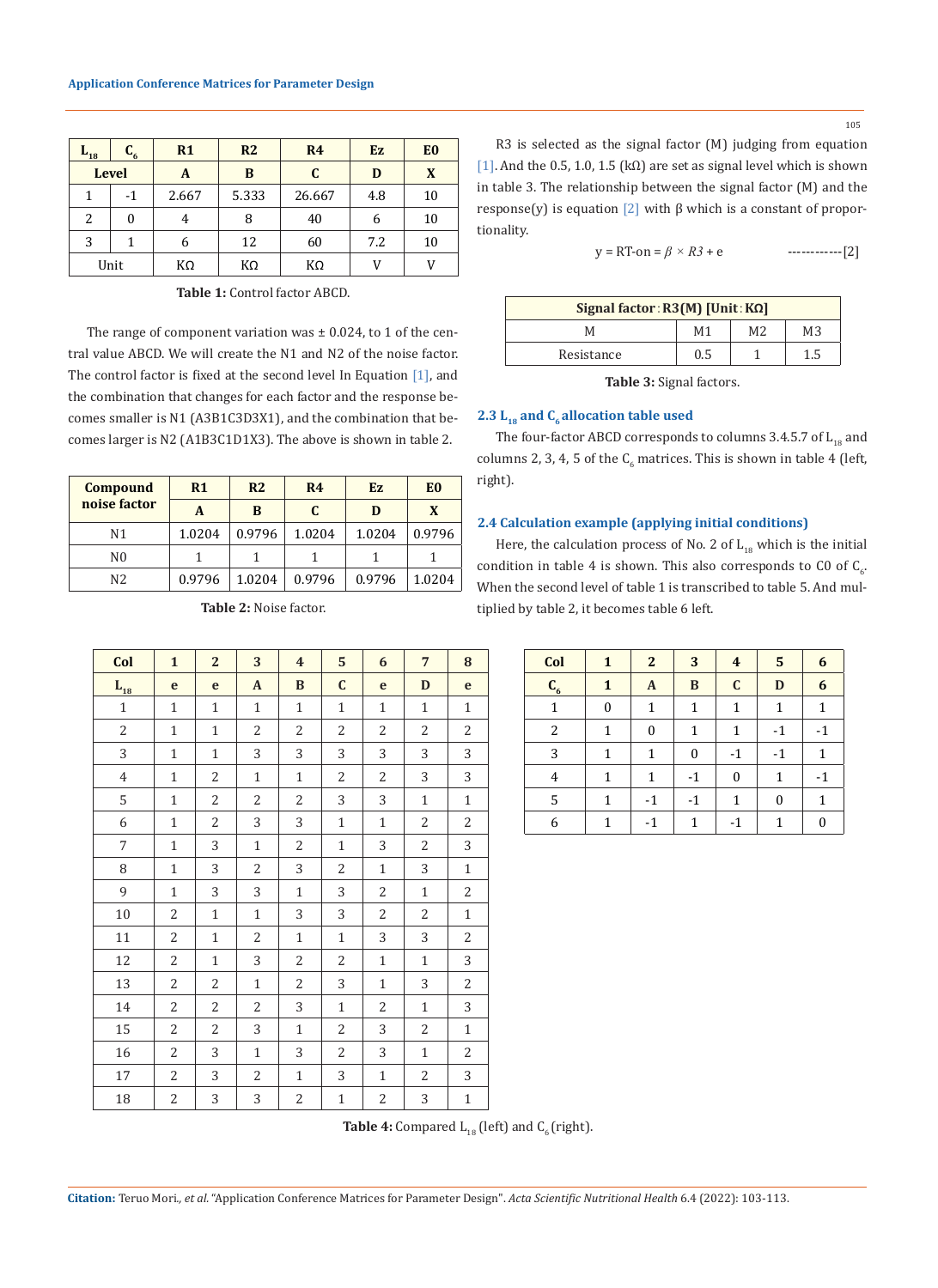106

Substituting this value into the upper (numerator) and lower (denominator) of Equation [1] yields table 6 on the right. Multiply this upper and lower value by the signal R3 to get the left side of table 6. Next, convert Ω to kΩ to match the signal unit. After Input it the center of table 7, then the proportionality constant β divided by R3 are put in the right of table 7.

| Col            | 3    | 4    | 5     | 7 |    |
|----------------|------|------|-------|---|----|
| <b>Factor</b>  | A    | B    | C     | D | X  |
| N <sub>1</sub> | 4000 | 8000 | 40000 | h | 10 |
| N <sub>0</sub> | 4000 | 8000 | 40000 | 6 | 10 |
| N <sub>2</sub> | 4000 | 8000 | 40000 | h | 10 |

**Table 5:** Initial (second level) combination.

| <b>Factor</b> | R <sub>1</sub> | R <sub>2</sub> | R4    | Ez.   | E0    | <b>Calculation</b> [1] |             |
|---------------|----------------|----------------|-------|-------|-------|------------------------|-------------|
|               | A              | B              | C.    | D     | X     |                        |             |
| Ν1            | 4081.6         | 7836.8         | 40816 | 6.122 | 9.796 | 2271694218.1           | 902452412.6 |
| N0            | 4000           | 8000           | 40000 | 6     | 10    | 2240000000.0           | 832000000.0 |
| N2            | 3918.4         | 8163.2         | 39184 | 5.878 | 10.2  | 2206441385.1           | 764051205.9 |

**Table 6:** Effect of noise factor.

|                                 | Signal Factor $(\Omega)$ |                |                |       | Signal Factor $(K\Omega)$ |                | Signal Facto ( $K\Omega$ ): $\beta$ |                |                |  |
|---------------------------------|--------------------------|----------------|----------------|-------|---------------------------|----------------|-------------------------------------|----------------|----------------|--|
| <b>Compound</b><br>noise Factor | M <sub>1</sub>           | M <sub>2</sub> | M <sub>3</sub> | M1    | M <sub>2</sub>            | M <sub>3</sub> | M <sub>1</sub>                      | M <sub>2</sub> | M <sub>3</sub> |  |
|                                 | 0.5                      | 0.5<br>1.5     |                |       | 0.5                       |                | 1.5                                 |                |                |  |
| N <sub>1</sub>                  | 1258.623                 | 2517.245       | 3775.868       | 1.259 | 2.517                     | 3.776          | 2.517                               | 2.517          | 2.517          |  |
| N <sub>0</sub>                  | 1346.154                 | 2692.308       | 4038.462       | 1.346 | 2.692                     | 4.038          | 2.692                               | 2.692          | 2.692          |  |
| N <sub>2</sub>                  | 1443.909                 | 2887.819       | 4331.728       | 1.444 | 2.888                     | 4.332          | 2.888                               | 2.888          | 2.888          |  |

**Table 7:** Responses to signal factors.

When the noise is mixed, it is analyzed by N1 and N2, but Phadke obtains the SN ratio and sensitivity from the nine in the center of table 7 including N0.

 $S_{\text{T}}$  = 1.259<sup>2</sup> + .... + 2.888<sup>2</sup> + 4.332<sup>2</sup> = 76.7359  $L = 0.5 \times 1.259 + ... + 1.5 \times 4.332 = 76.49534$  $r = 3(0.5^2 + 1.0^2 + 1.5^2) = 10.5$  $S_{\beta} = L^2/(3r) = 76.49534$  $\text{Se} = \text{S}_{\text{T}}\text{-S}_{\text{\beta}} = 0.2406$ : Ve = Se/8 = 0.03007  $β^2 = S<sub>β</sub>/3r = 7.28527$ SN Ratio(db) =  $10 \times$ LOG ( $\beta^2$ /Ve) = 23.8431 Sensitivity(db) =  $10 \times$ LOG( $\beta^2$ ) = 8.624457 The analysis index of the new proposal is as follows. Average of  $\beta = (2.517 + ... 2.888)/9 = 2.6991$ 

Standard deviation = [(2.517-average) 2 + …]/8 = 0.160544 Coefficient of variation = standard deviation/average = 0.05948

#### **2.5 Experimental results and graphing**

The experimental results of  $\mathop{\hbox{\rm L}}\nolimits_{18}$  are shown in table 8 and the factor effect diagram is shown in figure 2.

The experimental results by the proposed method are shown in table 9-1, and the results of the regression analysis are shown in table 9-2. The coefficients corresponding to the levels are obtained from table 9-2 and are shown in table 9-3.CV in the table averages the coefficient of variation.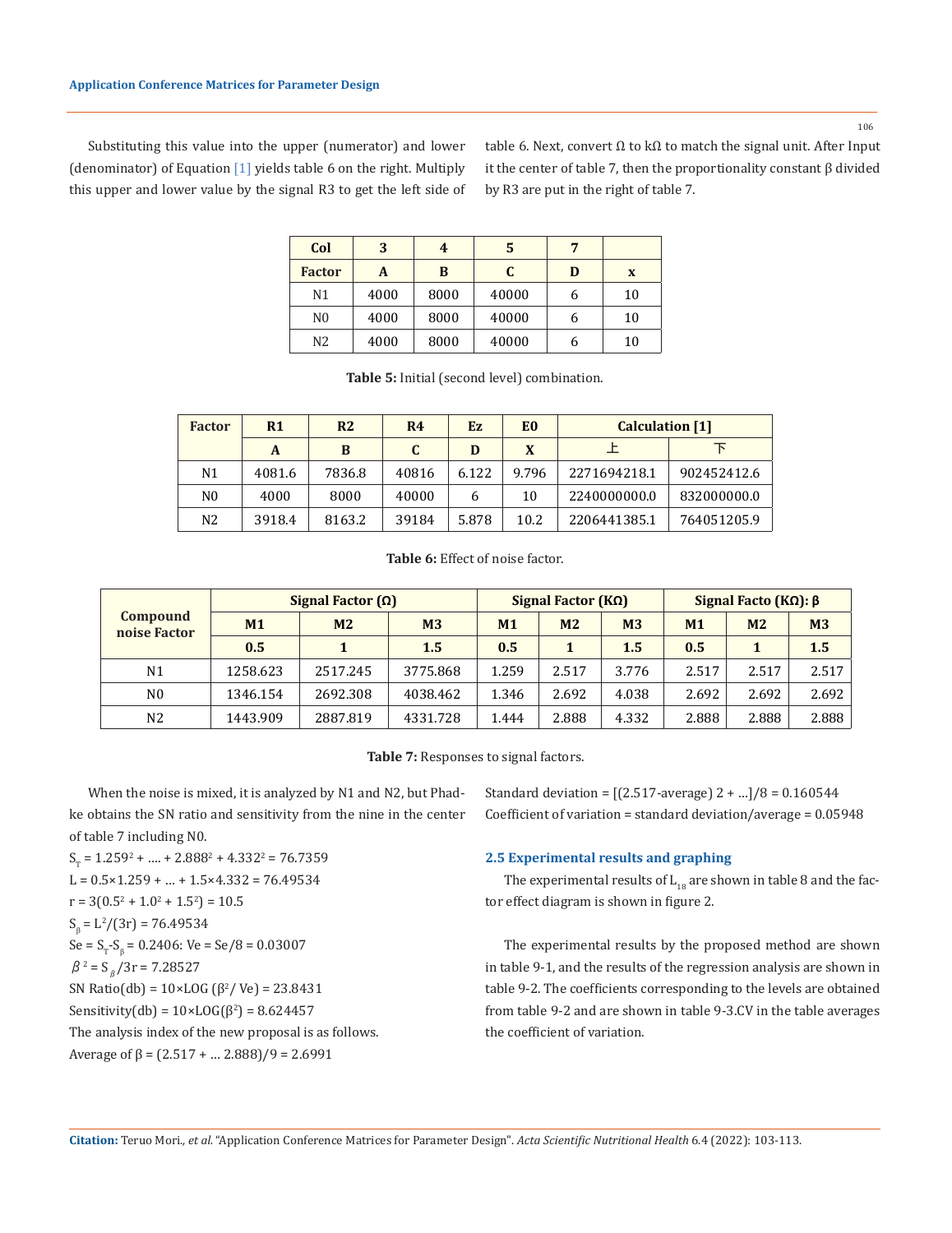#### **Application Conference Matrices for Parameter Design**

| N <sub>0</sub> | <b>SN</b> ratio | $\beta^2$ | <b>Sensitivity</b> |
|----------------|-----------------|-----------|--------------------|
| $\mathbf{1}$   | 22.413          | 9.588     | 9.817              |
| 2              | 23.843          | 7.285     | 8.624              |
| 3              | 24.794          | 6.124     | 7.870              |
| 4              | 25.854          | 5.327     | 7.265              |
| 5              | 24.192          | 7.120     | 8.525              |
| 6              | 19.469          | 15.673    | 11.952             |
| 7              | 22.249          | 19.292    | 12.854             |
| 8              | 23.614          | 15.044    | 11.774             |
| 9              | 24.934          | 1.418     | 1.515              |
| 10             | 24.233          | 31.249    | 14.948             |
| 11             | 24.508          | 3.065     | 4.864              |
| 12             | 22.130          | 5.029     | 7.015              |
| 13             | 26.029          | 11.316    | 10.537             |
| 14             | 16.187          | 61.093    | 17.860             |
| 15             | 24.602          | 1.493     | 1.741              |
| 16             | 20.270          | 58.409    | 17.665             |
| 17             | 25.949          | 2.487     | 3.956              |
| 18             | 23.049          | 3.949     | 5.965              |
| <b>BM</b>      | 23.843          | 7.285     | 8.624              |

**Table 8:** Experimental results.



**Figure 2:** Initial: SN ratio (db) and sensitivity (vertical axis db).

Table 9-3 shows how to obtain the A level value of CV. The intercept (0.066) in table 9-2 is used as the second level. The first level is 0.063, which is the intercept (0.066) minus the coefficient of A (0.003). The third level is 0.0069 when the coefficient of A (0.003) is added to this intercept(0.066). Others are calculated in the same way.

| No | <b>Average</b> | $\mathbf{C}\mathbf{V}$ |
|----|----------------|------------------------|
| 1  | 2.475          | 0.053                  |
| 2  | 4.377          | 0.068                  |
| 3  | 2.922          | 0.097                  |
| 4  | 1.135          | 0.050                  |
| 5  | 2.286          | 0.046                  |
| 6  | 6.240          | 0.074                  |
| C0 | 2.699          | 0.059                  |

**Table 9.1:** Average and coefficient of variation.

| <b>Item</b>       | <b>Level</b>             | A      | B      | C      | D      |
|-------------------|--------------------------|--------|--------|--------|--------|
| SN Ratio<br>db    | 1                        | 23.508 | 24.710 | 21.313 | 21.688 |
|                   | $\mathcal{L}$            | 23.049 | 23.582 | 23.386 | 23.391 |
|                   | 3                        | 23.163 | 21.428 | 25.022 | 24.641 |
| Sensitivity<br>db | 1                        | 12.181 | 4.860  | 10.552 | 10.400 |
|                   | $\overline{\mathcal{L}}$ | 9.267  | 8.920  | 9.014  | 9.012  |
|                   | 3                        | 6.010  | 13.678 | 7.892  | 8.046  |

**Table 9.2:** Regression analysis for Average and coefficient of variation.

| <b>Item</b> | <b>Level</b> | A     | B     | C     | D     |
|-------------|--------------|-------|-------|-------|-------|
| <b>CV</b>   | 1            | 0.063 | 0.059 | 0.080 | 0.077 |
|             | 2            | 0.066 | 0.066 | 0.066 | 0.066 |
|             | 3            | 0.069 | 0.073 | 0.052 | 0.055 |
| Average     | 1            | 4.288 | 1.955 | 3.894 | 3.379 |
|             | 2            | 3.241 | 3.241 | 3.241 | 3.241 |
|             | 3            | 2.194 | 4.527 | 2.588 | 3.103 |

**Table 9.3:** Coefficients corresponding to the level.

### **2.6 Comparison of optimum conditions**

Here, compare the optimum conditions of the conventional method and the proposed method.

In the conventional method, the minimum variation from the SN ratio (db) in figure 2 (top) is the maximum level combination A1B1C3D3 marked with a circle ◯. In the proposed method, the minimum variation is from the coefficient of variation in figure 3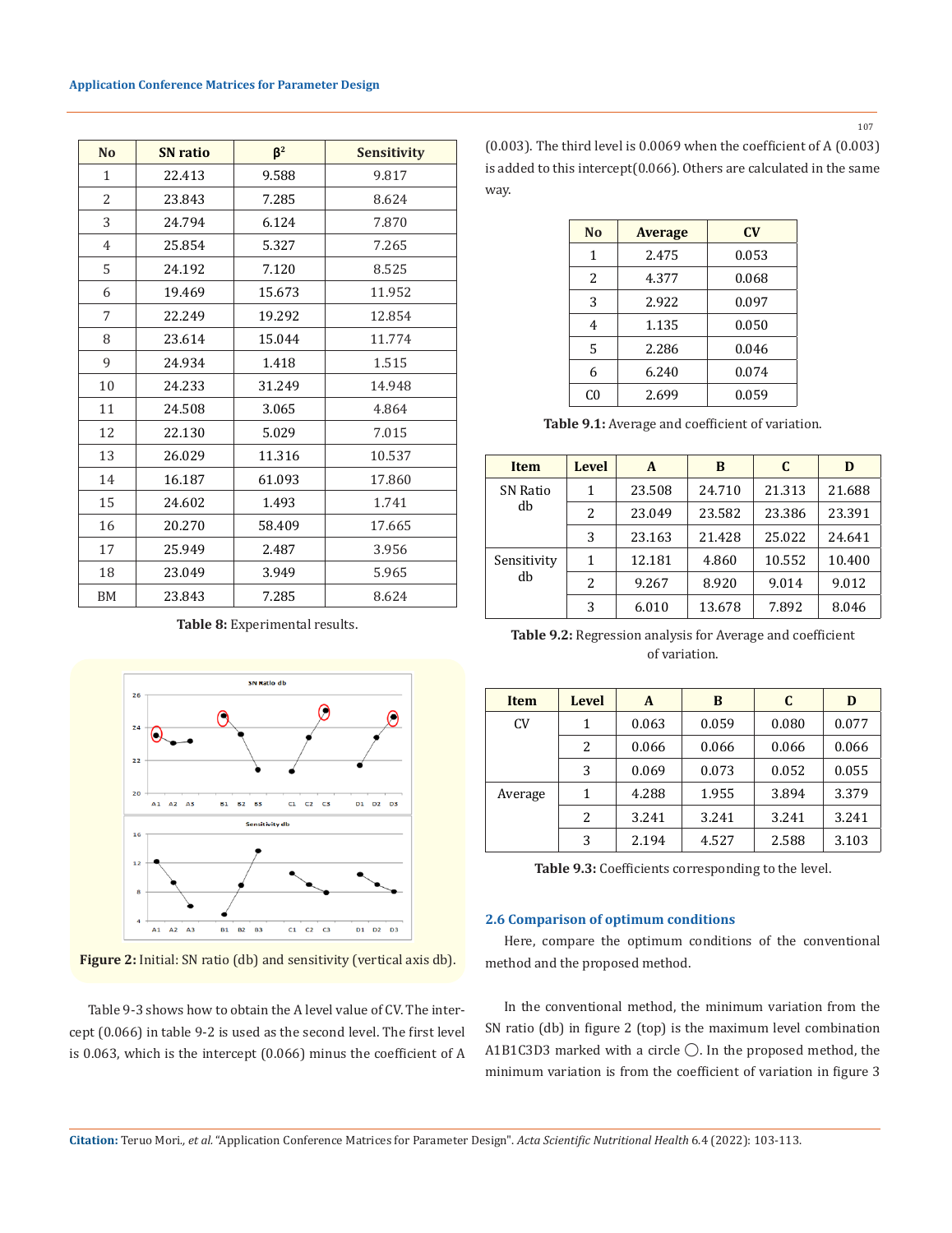



(top). It is the lowest level combination A1B1C3D3 marked with ◯. The conventional method and the proposed method resulted the same conditions under the parameter design, but the number of experiments (trials in table 10) is from 18 to 6, and it is 1/3.

## **2.7 The Optimum conditions and Tune**

Table 10 shows a comparison between the initial, optimum, and tune.

The average value  $\beta$  of the optimum is 2.2019, which is smaller than the initial 2.6991. So, tuned to 2.6991 of the initial with shifting A from 2.667 to 2.151. The results are shown in figure 4.

#### **Summary**

In this report, the response of the mixed type orthogonal array  $L_{18}$  is taken up as the conventional method of parameter design by dynamic characteristics: SN ratio (db) and sensitivity.

| <b>Condition</b> |                | <b>Signal Factor</b> |       | <b>Disversion</b> |                 | Average |                    | <b>Trial numbers</b> |                 |    |
|------------------|----------------|----------------------|-------|-------------------|-----------------|---------|--------------------|----------------------|-----------------|----|
|                  |                | 0.5                  | 1     | 1.5               | <b>SN Ratio</b> | CV      | <b>Sensitivity</b> | Raw                  | L <sub>18</sub> | C6 |
| Initial          | N <sub>1</sub> | 1.259                | 2.517 | 3.776             | 23.843          | 0.05948 | 8.6245             | 2.699                | 18              | 6  |
|                  | N <sub>0</sub> | 1.346                | 2.692 | 4.038             |                 |         |                    |                      |                 |    |
|                  | N <sub>2</sub> | 1.444                | 2.888 | 4.332             |                 |         |                    |                      |                 |    |
| Optimum          | N <sub>1</sub> | 1.047                | 2.093 | 3.140             | 26.6238         | 0.04319 | 6.8561             | 2.202                |                 |    |
|                  | N <sub>0</sub> | 1.100                | 2.199 | 3.299             |                 |         |                    |                      |                 |    |
|                  | N <sub>2</sub> | 1.156                | 2.313 | 3.469             |                 |         |                    |                      |                 |    |
| Tune             | N1             | 1.284                | 2.567 | 3.851             | 26.700          | 0.04281 | 8.6242             | 2.699                |                 |    |
|                  | N <sub>0</sub> | 1.348                | 2.696 | 4.044             |                 |         |                    |                      |                 |    |
|                  | N <sub>2</sub> | 1.417                | 2.834 | 4.251             |                 |         |                    |                      |                 |    |

**Table 10:** Comparison of initial and optimum and adjustment.

In response to this, we proposed a parameter design based on the coefficient of variation and the average for the response of the conference matrix  $C_{6}$ . This conventional method and the proposed method were compared and verified. Table 11 shows the results.

Results are the variation reduction was the same, but the number of experiments was 18 for the conventional method, and 6 for the proposed method, which was 1/3.

### **3 Discussion**

## **3.1 Why the conference matrix can reduce the number of experiments**

 $L_{18}$  is a typical mixed type orthogonal array of 3 levels used in parameter design. This  $L_{18}$  is derived from the Bose, Bush matrix 6 rows 6 columns (B<sub>6</sub>) [14]. In this 6 rows and 6 columns (B<sub>6</sub>) itself, the sum of products is not zero and the columns are not orthogonal to each other. Therefore, if  $-1$  is expanded to " $-1$ , 0,  $+1$ ", 0 to "0,  $+$ 1, -1,", and 1 to " + 1, -1, 0,", it becomes  $L_{18}$ , The sum of products becomes zero. In  $C_{6'}$  the sum of products is zero even if it is not expanded, and the columns are orthogonal to each other.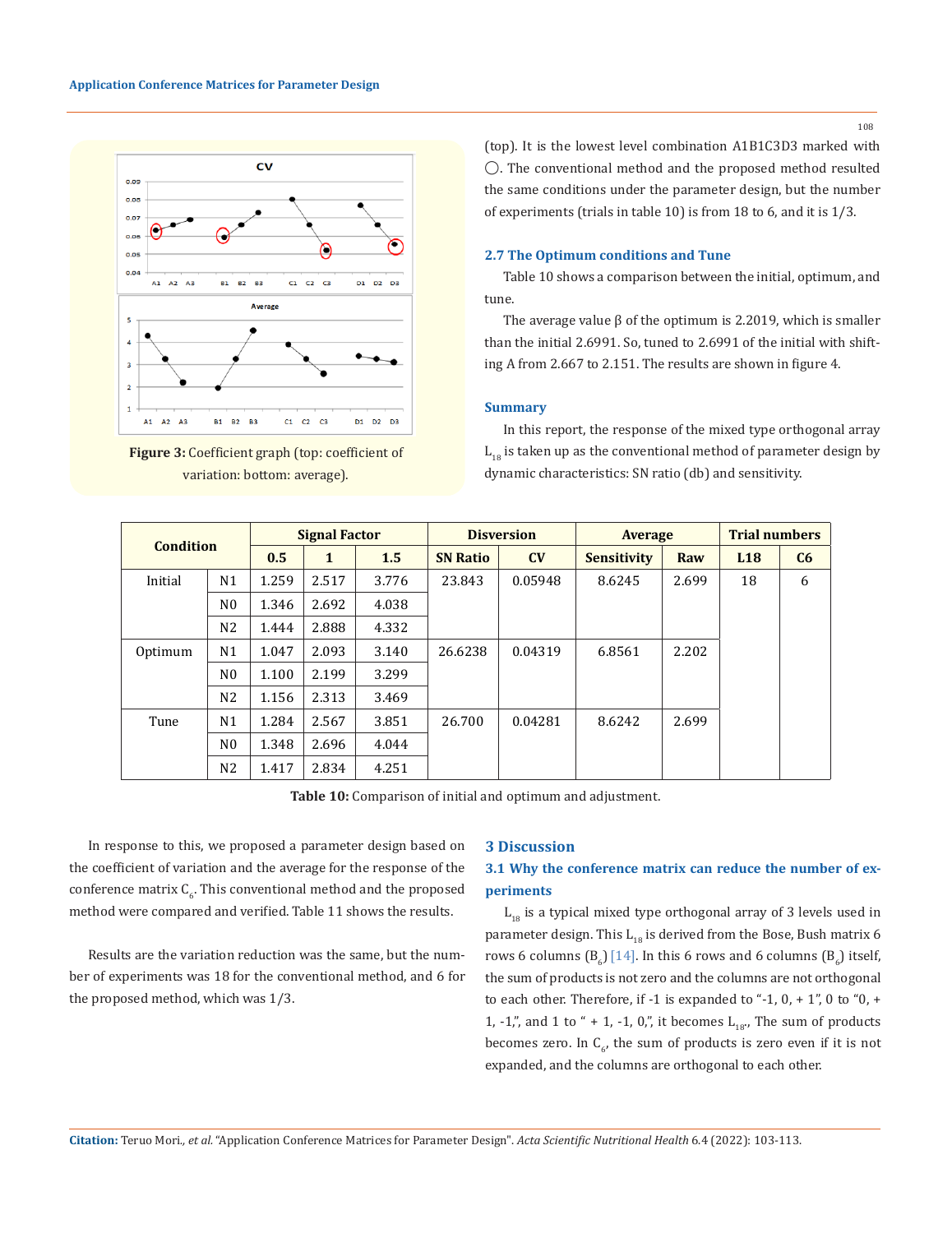#### **Application Conference Matrices for Parameter Design**



**Figure 4:** Signal factor (Horizontal) and response (y: Vertical). Top: Initial, Middle: Optimum, Bottom: Tune.

Judging from this sum of products, in principle,  $\mathsf{C}_6$  can obtain information on the primary main effect term of 3 levels with 1/3 of the number of experiments of  $L_{18}$ .

Table 12 shows the conference matrices  $\mathsf{C}_6$  and  $\mathsf{B}_{6'}$  and table 13  $^+$ shows the sum of products of  $L_{18}$ .

#### **3.2 The problem of logarithm conversion**

Assuming that the product model  $y = A^{\alpha}B^{\beta}C^{\gamma}D^{\theta}$ , the logarithms conversion are taken for the better prediction both sides.

Y = log (y) = α log A + β log B + γ log C + θ log D

This improves the prediction accuracy for the product model. However, the actual research subject of science is the mixed model

| <b>B6</b>        | $\mathbf{1}$ | $\overline{2}$   | 3                | $\overline{4}$   | 5        | 6                |
|------------------|--------------|------------------|------------------|------------------|----------|------------------|
| $\mathbf{1}$     | $-1$         | $-1$             | $-1$             | $-1$             | $-1$     | $-1$             |
| $\boldsymbol{2}$ | $-1$         | $-1$             | $\boldsymbol{0}$ | 1                | 0        | 1                |
| 3                | $-1$         | $\boldsymbol{0}$ | $-1$             | $\mathbf 1$      | 1        | $\boldsymbol{0}$ |
| $\overline{4}$   | $-1$         | $\mathbf{1}$     | $\mathbf{1}$     | $-1$             | $\bf{0}$ | $\boldsymbol{0}$ |
| 5                | $-1$         | $\bf{0}$         | $\mathbf{1}$     | $\boldsymbol{0}$ | $-1$     | $\mathbf{1}$     |
| 6                | $-1$         | 1                | $\bf{0}$         | $\boldsymbol{0}$ | 1        | $-1$             |
|                  |              |                  |                  |                  |          |                  |
|                  |              | $\Omega$         | $\Omega$         | $\Omega$         | U        | U                |

| 0 | 0 | 0  | 0    | 0  |
|---|---|----|------|----|
|   | 2 | -1 | 2    | -1 |
|   |   | -1 | $-1$ | 2  |
|   |   |    | 2    | 2  |
|   |   |    |      | -1 |

| 5<br>3<br>C <sub>6</sub><br>2<br>1<br>6<br>$\overline{4}$<br>1<br>0<br>1<br>1<br>1<br>$\mathbf{1}$<br>1 |  |
|---------------------------------------------------------------------------------------------------------|--|
|                                                                                                         |  |
|                                                                                                         |  |
| $\overline{c}$<br>$-1$<br>$\boldsymbol{0}$<br>1<br>1<br>$\mathbf{1}$<br>$-1$                            |  |
| 3<br>$-1$<br>1<br>1<br>0<br>$-1$<br>1                                                                   |  |
| $\mathbf{1}$<br>1<br>$-1$<br>0<br>$-1$<br>1<br>$\overline{4}$                                           |  |
| 5<br>$-1$<br>0<br>1<br>$-1$<br>1<br>1                                                                   |  |
| 6<br>$-1$<br>$-1$<br>0<br>1<br>1<br>1                                                                   |  |

| $\mathbf{0}$ | 0 | $\mathbf{0}$     | $\mathbf{0}$     | $\mathbf{0}$ |
|--------------|---|------------------|------------------|--------------|
|              | 0 | $\boldsymbol{0}$ | $\boldsymbol{0}$ | $\bf{0}$     |
|              |   | 0                | $\boldsymbol{0}$ | $\bf{0}$     |
|              |   |                  | 0                | $\mathbf{0}$ |
|              |   |                  |                  | 0            |

**Table 12:** Sum of the product of the conference matrices  $B_6$  and  $C_6$ .

in which an additive model and a product model are mixed. A typical example (mechanics)  $[15]$  is shown below.

$$
y = \frac{I^2 \cdot (E + I)}{3A(C^4/12 - \frac{\pi \cdot D^2}{64})} \sqrt{(E + F)^2 + (G + H)^2)}
$$

 Forcible logarithmic conversion causes a non-linear effect in the additive model term, which reduces the prediction accuracy. So, the coefficient of variation is applied to the proposed method by adjusting the average and using the standard deviation with a less nonlinear effect as the variation index.

**Citation:** Teruo Mori*., et al.* "Application Conference Matrices for Parameter Design". *Acta Scientific Nutritional Health* 6.4 (2022): 103-113.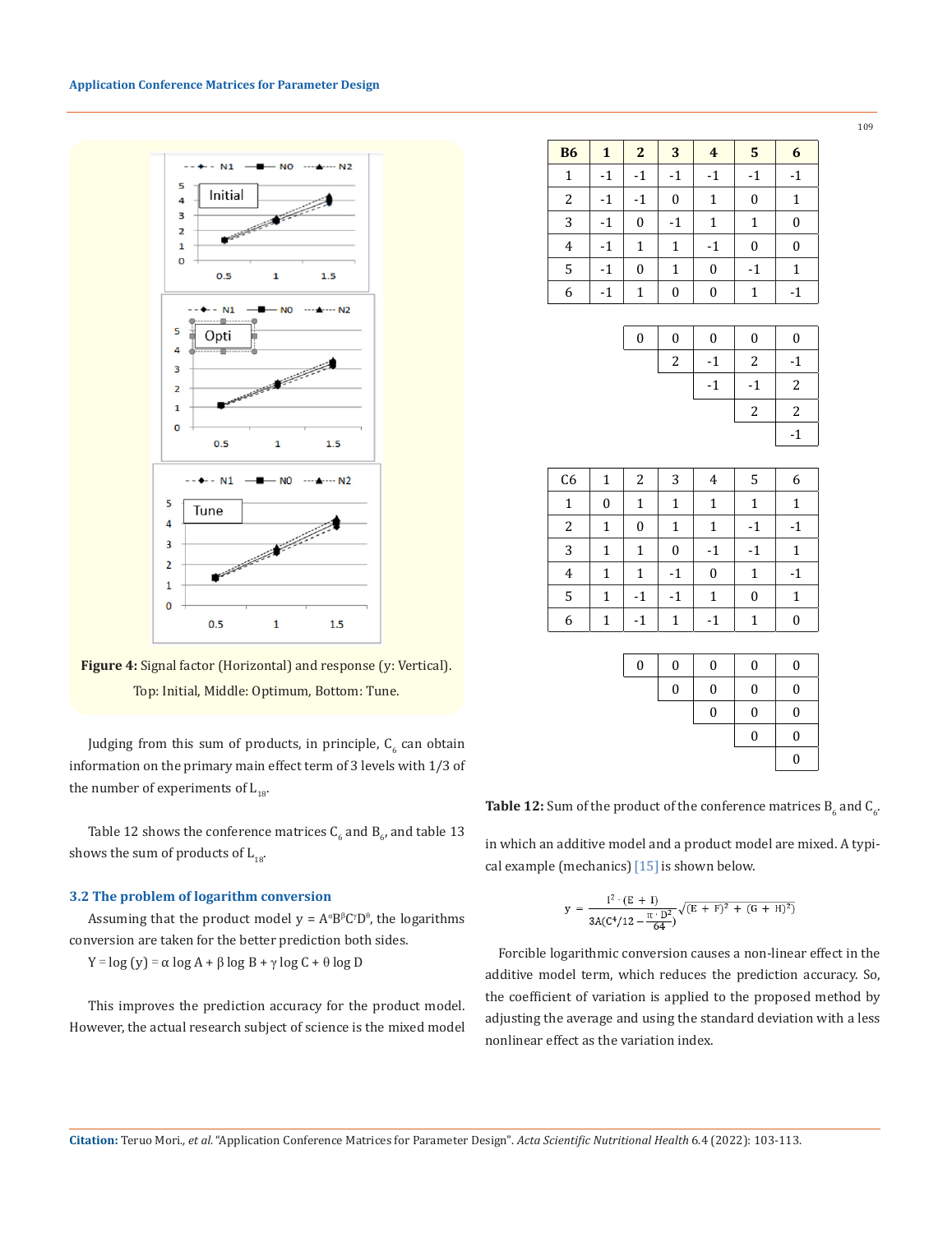

| <b>B6</b>      | $\mathbf{1}$     | $\mathbf{2}$     | 3                | $\overline{\mathbf{4}}$ | 5                | 6                | L <sub>18</sub>         |
|----------------|------------------|------------------|------------------|-------------------------|------------------|------------------|-------------------------|
| $\mathbf{1}$   | $-1$             | $-1$             | $-1$             | $-1$                    | $-1$             | $-1$             | $\mathbf{1}$            |
|                | $\boldsymbol{0}$ | 0                | $\boldsymbol{0}$ | $\boldsymbol{0}$        | $\boldsymbol{0}$ | $\boldsymbol{0}$ | $\overline{c}$          |
|                | $\mathbf{1}$     | $\mathbf{1}$     | $\mathbf{1}$     | $\mathbf{1}$            | $\mathbf{1}$     | $\mathbf{1}$     | 3                       |
| $\overline{c}$ | $-1$             | $-1$             | $\boldsymbol{0}$ | $\mathbf{1}$            | $\boldsymbol{0}$ | $\mathbf{1}$     | $\overline{\mathbf{4}}$ |
|                | 0                | $\boldsymbol{0}$ | $\mathbf 1$      | $-1$                    | $\mathbf{1}$     | $-1$             | 5                       |
|                | $\mathbf{1}$     | $\mathbf{1}$     | $-1$             | $\boldsymbol{0}$        | $-1$             | $\boldsymbol{0}$ | 6                       |
| 3              | $-1$             | $\boldsymbol{0}$ | $-1$             | $\mathbf{1}$            | $\mathbf{1}$     | $\boldsymbol{0}$ | 7                       |
|                | $\boldsymbol{0}$ | $\mathbf{1}$     | $\boldsymbol{0}$ | $-1$                    | $-1$             | $\mathbf{1}$     | 8                       |
|                | $\mathbf{1}$     | $-1$             | $\mathbf{1}$     | 0                       | $\boldsymbol{0}$ | $-1$             | 9                       |
| $\overline{4}$ | $-1$             | $\mathbf{1}$     | $\mathbf{1}$     | $-1$                    | $\boldsymbol{0}$ | $\boldsymbol{0}$ | 10                      |
|                | 0                | $-1$             | $-1$             | $\boldsymbol{0}$        | $\mathbf{1}$     | $\mathbf{1}$     | 11                      |
|                | $\mathbf{1}$     | $\boldsymbol{0}$ | $\boldsymbol{0}$ | $\mathbf{1}$            | $-1$             | $-1$             | 12                      |
| 5              | $-1$             | 0                | $\mathbf{1}$     | $\boldsymbol{0}$        | $-1$             | $\mathbf{1}$     | 13                      |
|                | 0                | $\mathbf{1}$     | $-1$             | $\mathbf 1$             | $\boldsymbol{0}$ | $-1$             | 14                      |
|                | $\mathbf{1}$     | $-1$             | $\boldsymbol{0}$ | $-1$                    | $\mathbf{1}$     | 0                | 15                      |
| 6              | $-1$             | $\mathbf{1}$     | $\boldsymbol{0}$ | $\mathbf{0}$            | $\mathbf{1}$     | $-1$             | 16                      |
|                | $\boldsymbol{0}$ | $-1$             | $\mathbf{1}$     | $\mathbf 1$             | $-1$             | $\boldsymbol{0}$ | 17                      |
|                | $\mathbf{1}$     | 0                | $-1$             | $-1$                    | $\boldsymbol{0}$ | $\mathbf{1}$     | 18                      |



**Table 13:** the sum of products of  $L_{18}$  after expanded.

## **3.3 Evaluation for the variation without data conversion.**

For the calculation of SN ratio and sensitivity, there is three-step data conversion: 1: raw data is squared, 2: variable decomposition is performed, and 3:further logarithmic conversion is performed.

 For the coefficient of variation with less non-linear effect, data conversion of raw data is squared, then the standard deviation is calculated.

Here, we propose a "variation evaluation method" that uses a graph that does not convert data.

Table 14:  $\beta$ N1,  $\beta$ N0,  $\beta$ N2 for  $C_6$  are shown in table 14, the coefficient by level is shown in table 15, and the coefficient graph is shown in figure 5.

| C6             | A        | B            | $\mathbf C$ | D        | BN <sub>1</sub> | <b>BNO</b> | BN2   | N <sub>2</sub> |
|----------------|----------|--------------|-------------|----------|-----------------|------------|-------|----------------|
| 1              | 1        | 1            | 1           | 1        | 2.475           | 2.325      | 2.470 | 2.629          |
| 2              | 0        | 1            | 1           | $-1$     | 4.377           | 4.040      | 4.362 | 4.730          |
| 3              | 1        | $\theta$     | $-1$        | $-1$     | 2.922           | 2.607      | 2.901 | 3.258          |
| $\overline{4}$ | 1        | $-1$         | $\theta$    | 1        | 1.135           | 1.070      | 1.133 | 1.201          |
| 5              | $-1$     | $-1$         | 1           | $\theta$ | 2.286           | 2.168      | 2.283 | 2.408          |
| 6              | $-1$     | 1            | $-1$        | 1        | 6.240           | 5.720      | 6.212 | 6.787          |
| C <sub>0</sub> | $\theta$ | $\mathbf{0}$ | $\theta$    | 0        | 2.699           | 2.517      | 2.692 | 2.888          |

**Table 14:**  $βN1$ ,  $βN0$ ,  $βN2$  for  $C_6$ .

| <b>Level</b>   | <b>βN1</b> | <b>βNO</b> | $\beta$ N <sub>2</sub> |
|----------------|------------|------------|------------------------|
| A <sub>1</sub> | 3.961      | 4.272      | 4.630                  |
| A2             | 2.987      | 3.228      | 3.507                  |
| A <sub>3</sub> | 2.012      | 2.184      | 2.385                  |
| B1             | 1.815      | 1.949      | 2.101                  |
| B <sub>2</sub> | 2.987      | 3.228      | 3.507                  |
| B3             | 4.159      | 4.508      | 4.913                  |
| C <sub>1</sub> | 3.543      | 3.874      | 4.264                  |
| C <sub>2</sub> | 2.987      | 3.228      | 3.507                  |
| C <sub>3</sub> | 2.431      | 2.583      | 2.750                  |
| D1             | 3.091      | 3.364      | 3.683                  |
| D <sub>2</sub> | 2.987      | 3.228      | 3.507                  |
| D <sub>3</sub> | 2.883      | 3.093      | 3.332                  |

**Table 15:** The coefficient by level.



**Figure 5:** The coefficient graph.

**Citation:** Teruo Mori*., et al.* "Application Conference Matrices for Parameter Design". *Acta Scientific Nutritional Health* 6.4 (2022): 103-113.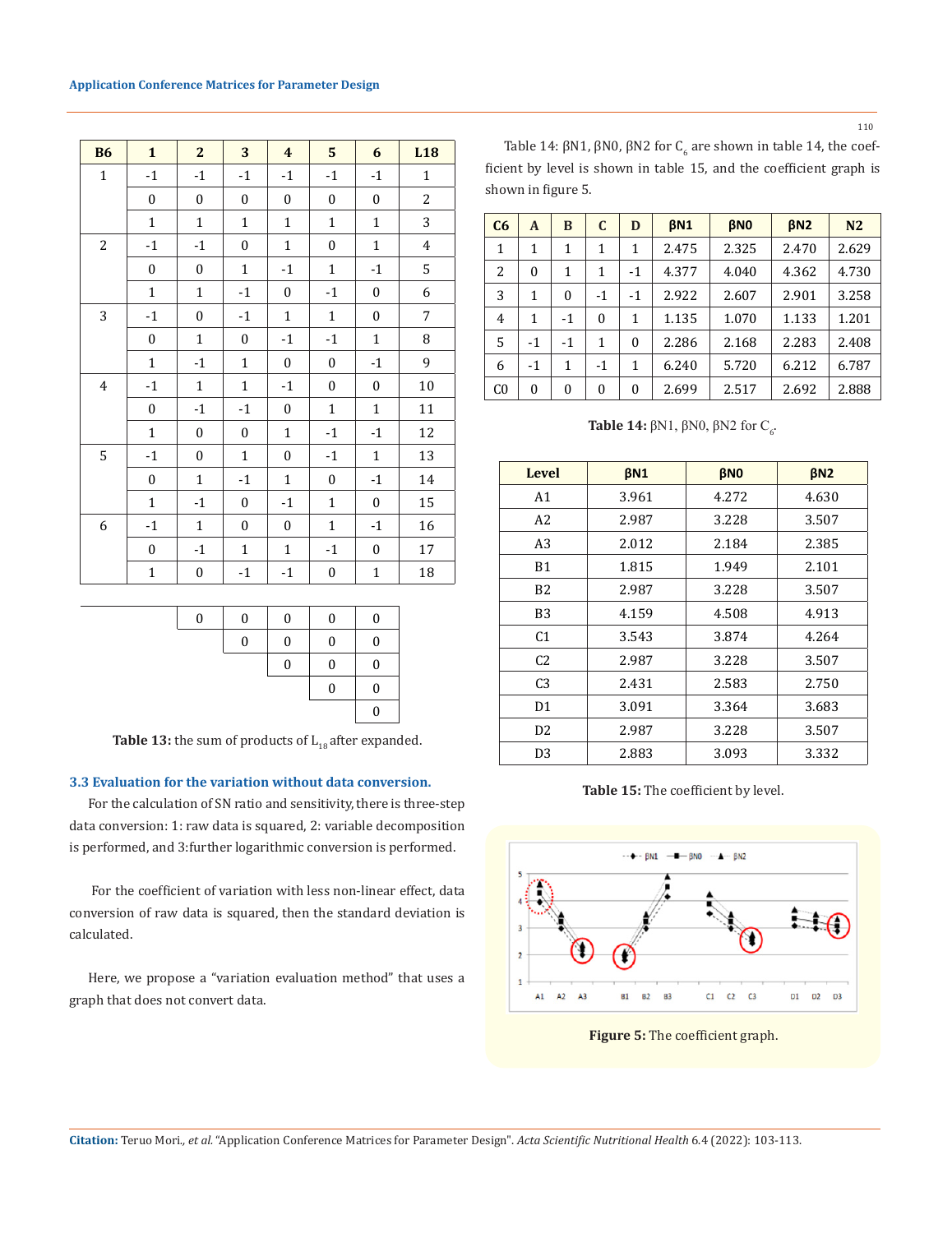The optimum conditions (circles) are obtained by combining the levels at which βN1, βN0, and βN2 approach each other. The researcher at optimizing will select the levels for next step with figure 5.

Optimal conditions can be known from ordinary statistical processing without data conversion. Without data conversion, the prediction accuracy of the optimum conditions can be maintained high.

#### **3.4 Layout of classification factors**

Although the continuous factor of the primary term can be assigned to the conference matrix, it was considered difficult to assign the classification factor. However, if the classification factor has two levels, it may be assigned to the column consisting of [0.1] in the conference matrix.

 If there are three levels, the order of level arrangement at the conference matrices will follow the order of physical chemical properties to maintain the primary term.

For example, the solvent types, material differences, catalyst types, metal components, alloy types and the like are typical classification factors.

However, when adopting these different species (classification factors) in experiments, the researchers are comparing them with numerical values of the same physicochemical properties. For example, suppose that three types of solvents, Methanol (M), Ethanol (E), and Butanol (B), are taken up. Since these are three levels of classification factors,  $L_{18}$  and  $L_{27}$  are generally considered for layout.

However, the boiling point (BP) of physical chemical properties is (65,78,117) degrees C. If this boiling point temperature order (M  $\langle E \rangle$  might be proportional to the response (y), it can be dealt with by the conference matrix. In another case, we obtained three types of lubricants (a, b, c) for machine cutting. Since the processing accuracy (y) was assumed to be proportional to the viscosity (V) of the lubricant, it was rearranged in the viscosity order (c> a> b) and assigned to the conference matrix.

### **3.5 Handling of the interaction of the conference matrix**

Among the effects, the main effect is considered to be the largest, but in the study of complex systems, the interaction between factors strongly affects the prediction accuracy of the optimum conditions. For  $\mathsf{L}_{\mathsf{g}'}$   $\mathsf{L}_{\mathsf{16'}}$  etc., the interaction between two factors can be assigned to the orthogonal array inside, but it cannot be done with the conference matrix.

Therefore, in the conference matrix, the level of the allocation factor is changed for each experimental plan, and the interaction is understood with the factor tendency while improving the characteristics.

The specific procedure is (1) to identify the level difference between the coefficient graph and the best No (2). A new level will be adopted with the aim of improving the characteristics from the coefficient graph. Actually applied to this case. (1): From the coefficient graph in figure 3, the difference between the optimum CV A1B1C3D3 and the best No5: A1B1C3D2 is [D2, D3].: Adopt [D3] for the next experiment. (2): from the coefficient in figure 3, there is the outside levels of the original like  $[A1 \rightarrow A0, B1 \rightarrow B0, C3 \rightarrow C4]$ to improve CV characteristics.

 $C_4$  (2<sup>1</sup>3<sup>3</sup>) to which these are assigned is shown in table 16, and the obtained results are shown in figure 6.

| <b>Level</b>   | BN <sub>1</sub> | <b>BNO</b> | BN2   |
|----------------|-----------------|------------|-------|
| A <sub>1</sub> | 3.961           | 4.272      | 4.630 |
| A2             | 2.987           | 3.228      | 3.507 |
| A3             | 2.012           | 2.184      | 2.385 |
| B1             | 1.815           | 1.949      | 2.101 |
| B <sub>2</sub> | 2.987           | 3.228      | 3.507 |
| B3             | 4.159           | 4.508      | 4.913 |
| C <sub>1</sub> | 3.543           | 3.874      | 4.264 |
| C <sub>2</sub> | 2.987           | 3.228      | 3.507 |
| C <sub>3</sub> | 2.431           | 2.583      | 2.750 |
| D1             | 3.091           | 3.364      | 3.683 |
| D <sub>2</sub> | 2.987           | 3.228      | 3.507 |
| D3             | 2.883           | 3.093      | 3.332 |

**Table 16:** Experimental design assigned to  $C_{\frac{1}{4}}$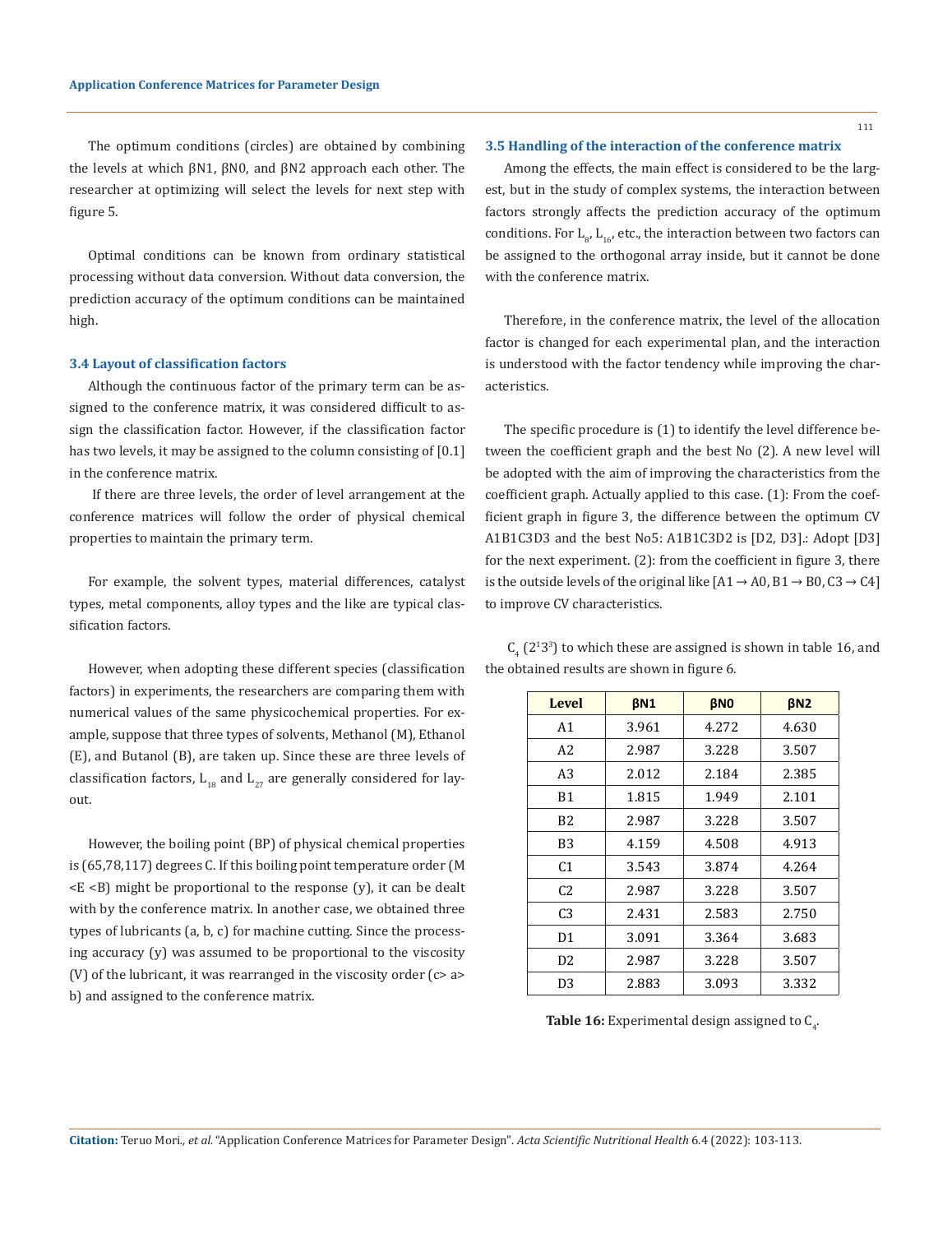

**Figure 6:** CV (Top): Average (Bottom) Relationship between  $\mathsf{C}_6$  and  $\mathsf{C}_4$ .

In figure 6,  $\mathsf{C}_6$  and  $\mathsf{C}_4$  are combined, and the interaction relationship can be understood from the relationship between the level change and the response (characteristic).

In the conference matrix, the interaction is understood by describing the factors and effects of each experiment on the same coefficient graph. We will visualize the interaction on figure"

## **4 Conclusion**

The conventional parameter design applies the mixed type orthogonal array to the allocation and the logarithmic transformation of the SN ratio and sensitivity to the analysis. In this paper, we proposed the C matrix for allocation and the coefficient of variation and average for analysis.

The number of experiments was reduced to 1/3 by applying the C matrix.

The allocation of classification factors, which was considered difficult, assumes a causal relationship between the response and the factors, and corresponds in order of the physicochemical constants.

The interaction effect of the C matrix without the interaction columns is confirmed by conducting an experiment incorporating the following (1) and (2) and describing it in the same coefficient graph.

- 1. Different levels between the optimum conditions of Coefficient graph the and the best condition of C matrices.
- 2. Outer level in the direction of improving the characteristics in the coefficient graph.

## **Acknowledgements**

The work in this paper would not have been possible without Professor Dr C.F. Jeff Wu of the Georgia Institute of Technology. When we visited professor Wu in Atlanta in 2012, we received the permission to translate Chapters 11 and 12 of his book Design of Experiments (2009: Wiley) on parameter design. Academic analysis was conducted on parameter design, and many mathematical problems were pointed out. These were referred to in the search for the cause whenever there were numerous cases where the actual task did not work.

We would like to thank Dr N.A.Balonin and Dr Jennifer Seberry who showed the confounding relationship of the conference matrix in their papers. We would also like to thank Akira Tomishima and Shinji Uesugi for publishing the temperature control case, and Dr Madhav S. Phadke for the analysis.

## **Bibliography**

- 1. Genichi Taguchi. "Quality Engineering Course 1. "Quality Engineering at the Development and Design Stage". *Japanese Standards Association* (1988): 138.
- 2. Genichi Taguchi. "3<sup>rd</sup> Edition Design of Experiments" Maruzen Chapter 4 (1976): 3.3.
- 3. Teruo Mori., *et al.* "First stage of robust design: prediction (reproducibility) accuracy of maximum signal-to-noise ratio and 62% problem". 48<sup>th</sup> Quality Control Society Kansai University (2018): 11-17.
- 4. [Teruo MORI. "The Inspection Report for the SN-Ratio Opti](https://www.actascientific.com/ASNH/pdf/ASNH-04-0674.pdf)[mum Prediction Accuracy of Taguchi Two Step Design".](https://www.actascientific.com/ASNH/pdf/ASNH-04-0674.pdf) *Acta [Science Nutritional Health](https://www.actascientific.com/ASNH/pdf/ASNH-04-0674.pdf)* (2020): 88-98.